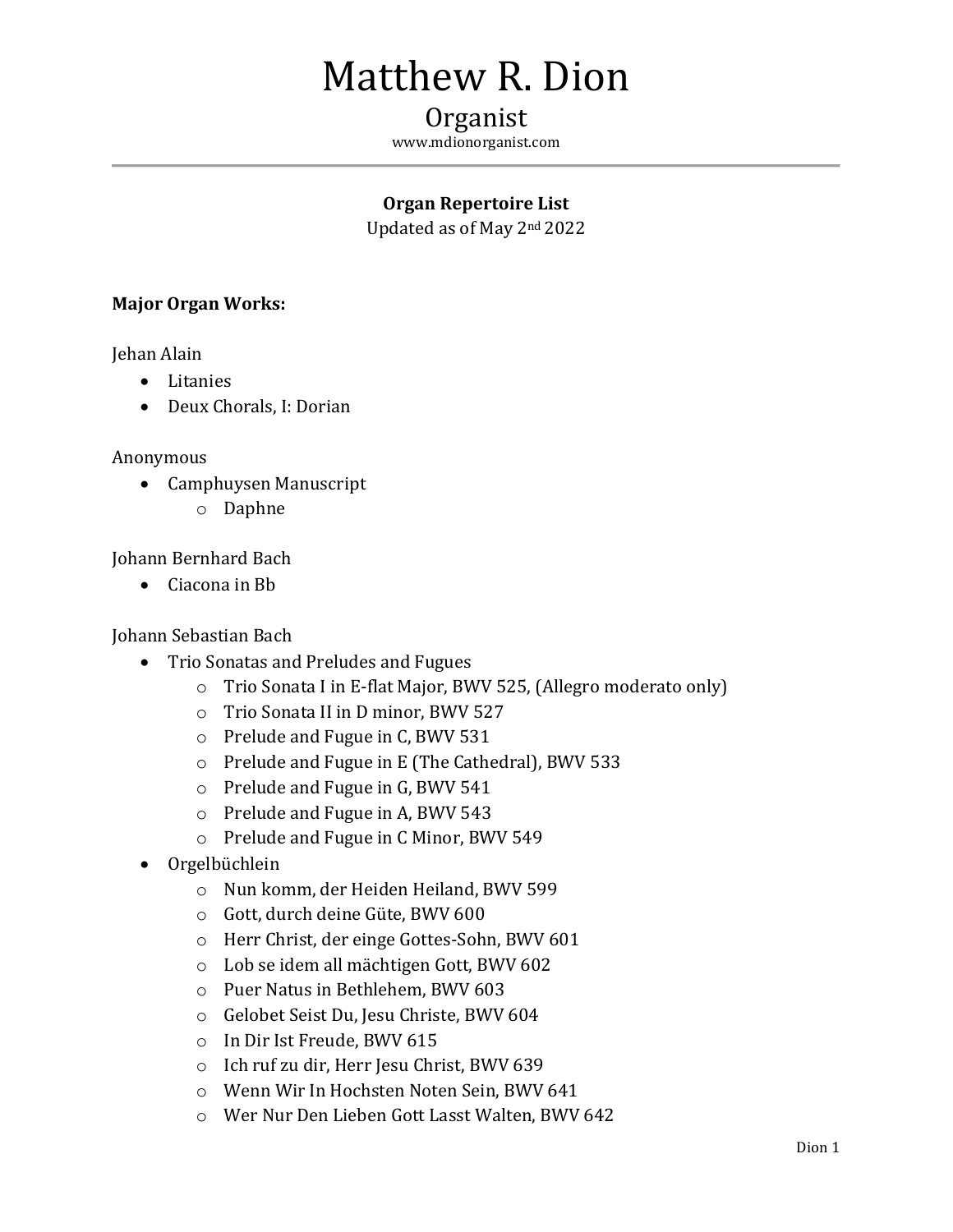- o Alle Menschen Mussen Sterben, BWV 643
- o Ach Wie Nichtig, Ach Wie Fluchtig, BWV 644
- "Leipzig" Chorale Preludes
	- o Nun danket alle Gott, BWV 657
- Miscellaneous Chorale Preludes
	- o Liebster Jesu, wir sind hier, BWV 731
	- o In Dulci Jubilo, BWV 729

# Léon Boëllmann

- Suite Gothique
	- o Introduction-Choral
	- o Minuet gothique
	- o Prière à Notre Dame

## Georg Bohm

• Vater Unser im Himmelreich

Dieterich Buxtehude

- Präludium in C, BuxWV 137
- Präludium in d, BuxWV 140
- Nun bitten wir den Heiligen Geist, BuxWV 208

Louis-Nicolas Clérambault

- Suite du premier ton
	- o Grand Plein Jeu

François Couperin

- Messe pour les Convents de Religieux et Religieuses
	- o Plein Jeu
	- o Duo sur les Tierces
	- o Chromhorne sur la Taille
	- o Elévation: Tierce en Taille
	- o Dialogue Sur Les Grand Jeux: Dernier Couplet d'Agnus Dei
- Messe Pour Les Paroisses
	- o Plein Chant Du Premier Kyrie, en Taille

Louis-Claude D'Aquin

- Nouveau livre de Noëls
	- o Noël X

Giovanni DeMacque

• Durezze e Ligature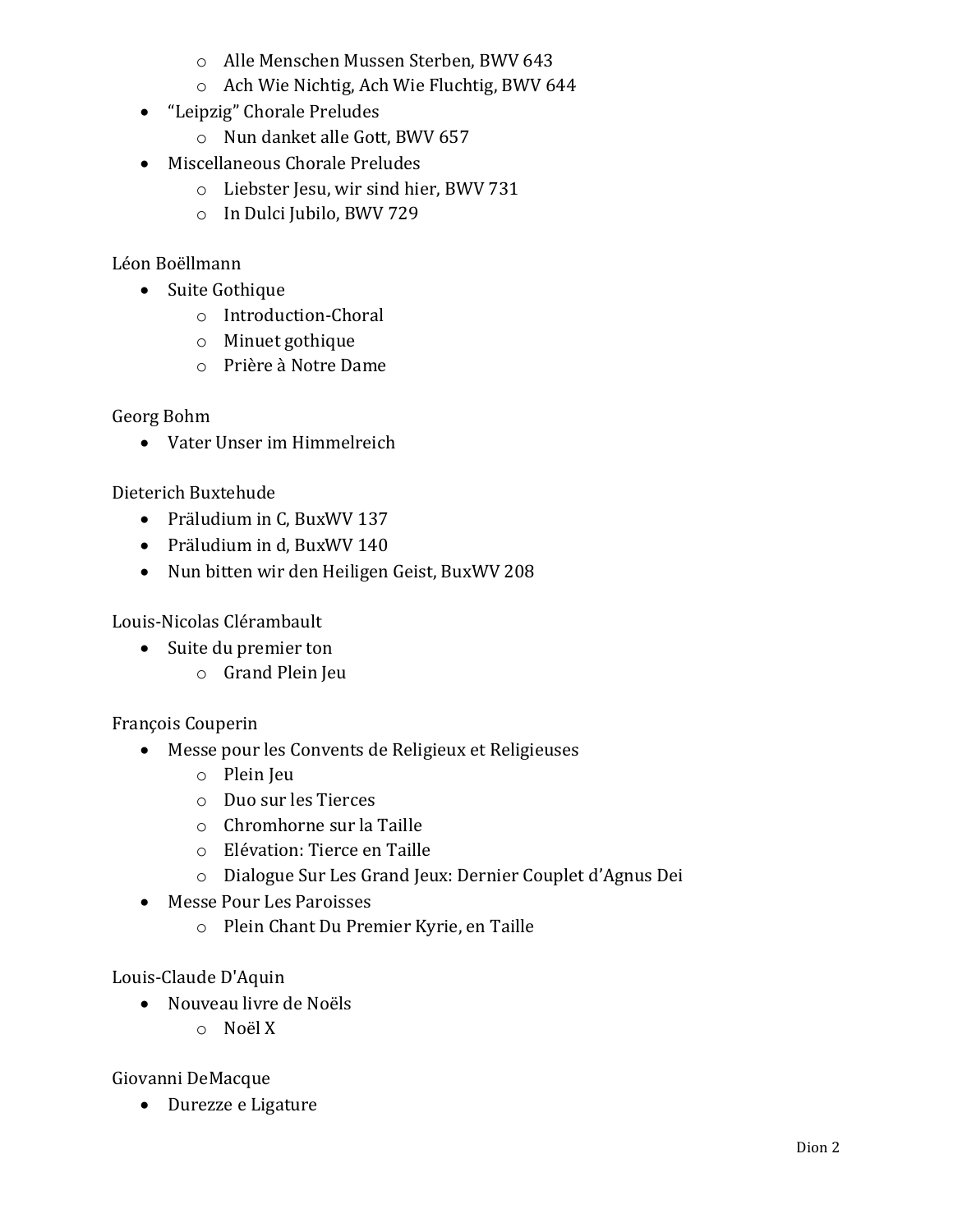Jeanne Demessieux

• Te Deum

Pierre DuMage

- Livre D'Orgue
	- o Tierce en Taille

Maurice Duruflé

- Fugue Sur Le Theme du Carillon Des Heures de la Cathedrale de Soissons
- Prélude et fugue sur le nom d'ALAIN
- Meditation

Sir Edward Elgar

- Enigma Variations
	- o Nimrod

Percy Fletcher

• Fountain Reverie

Cesar Franck

- Trois Pieces
	- o Fantasie in A

Naji Hakim

- Mariales
	- o Incantation
	- o Pastorale
	- o Antienne
	- o Hymne
	- o Danse

Calvin Hampton

• Voluntary or Postlude on ENGELBERG

Girolamo Frescobaldi

- Fiori Musicali
	- o Messa della Madonna
		- Recercar con obligo di cantare la quinta parte senza toccarla
		- Bergamasca

Sigfried Karg-Elert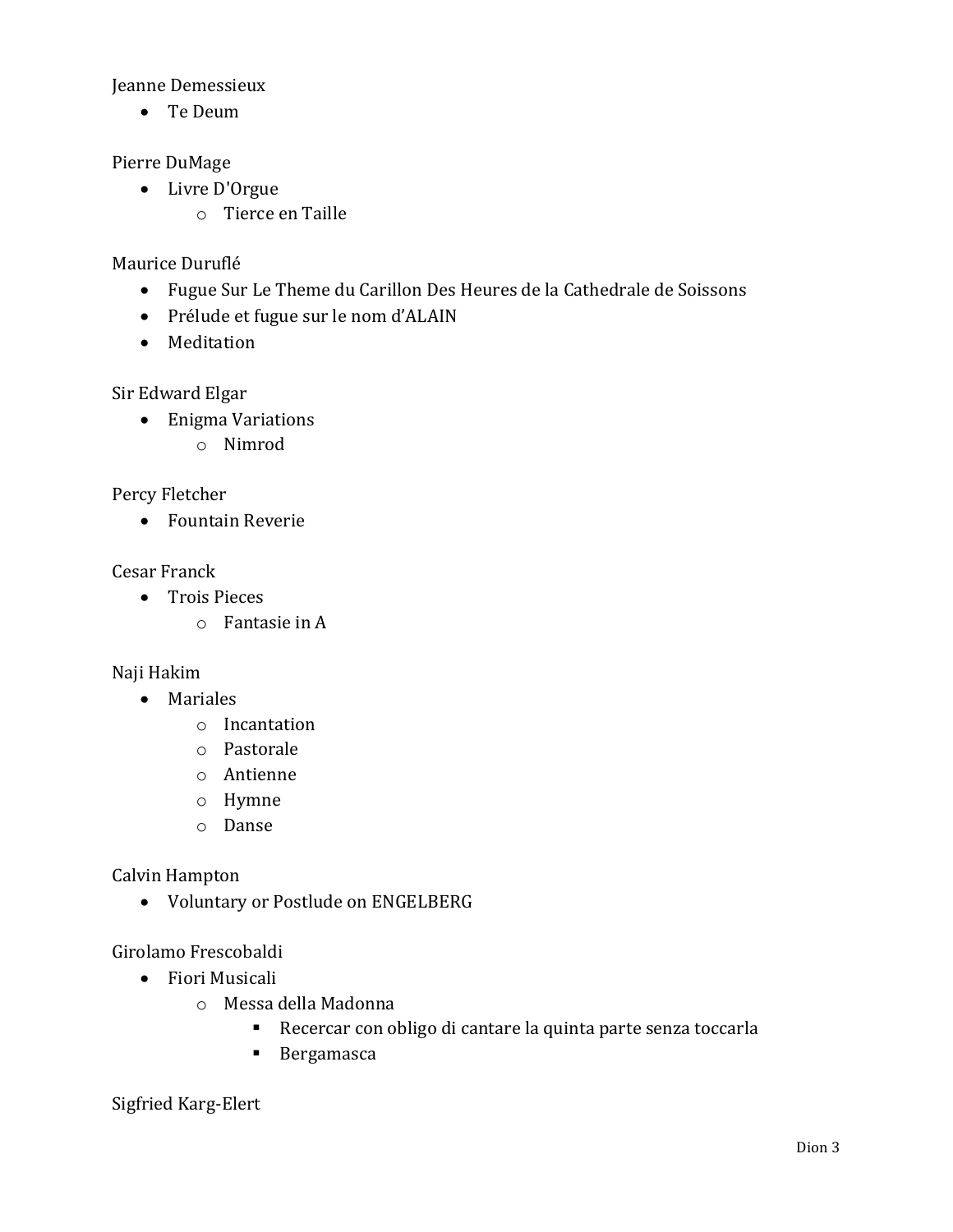• Nun danket alle Gott

Ulysses Kay

- Suite No. 1
	- o Prelude

Jean Langlais

- Trois Paraphrases Grégoriennes
	- o Mors et Resurrectio
	- o Te Deum
- Poèmes Évangéliques
	- o La Nativité
- Neuf Pieces
	- o Chant de Paix
- Suite Breve
	- o Cantilene
	- o Plainte
- Suite Médiévale
	- o Acclamations
- Hommage à Frescobaldi
	- o Prelude au Kyrie
- Organ Book
	- o Prelude
	- o Choral in E Minor
	- o Pasticcio
- Trois Méditations sur la Sainte Trinité
	- o Le Père
- Huit Chants de Bretagne
	- o Noel Breton
	- o Jésus Nous dit de Prier

Nicolas Lebegue

- Premier Livre D'Orgue
	- o Prelude du 6 Ton
	- o Fugue Grave
	- o Troisième Livre D'Orgue
		- Les Cloches

Dan Locklair

- Rubrics
	- o The Peace May Be Exchanged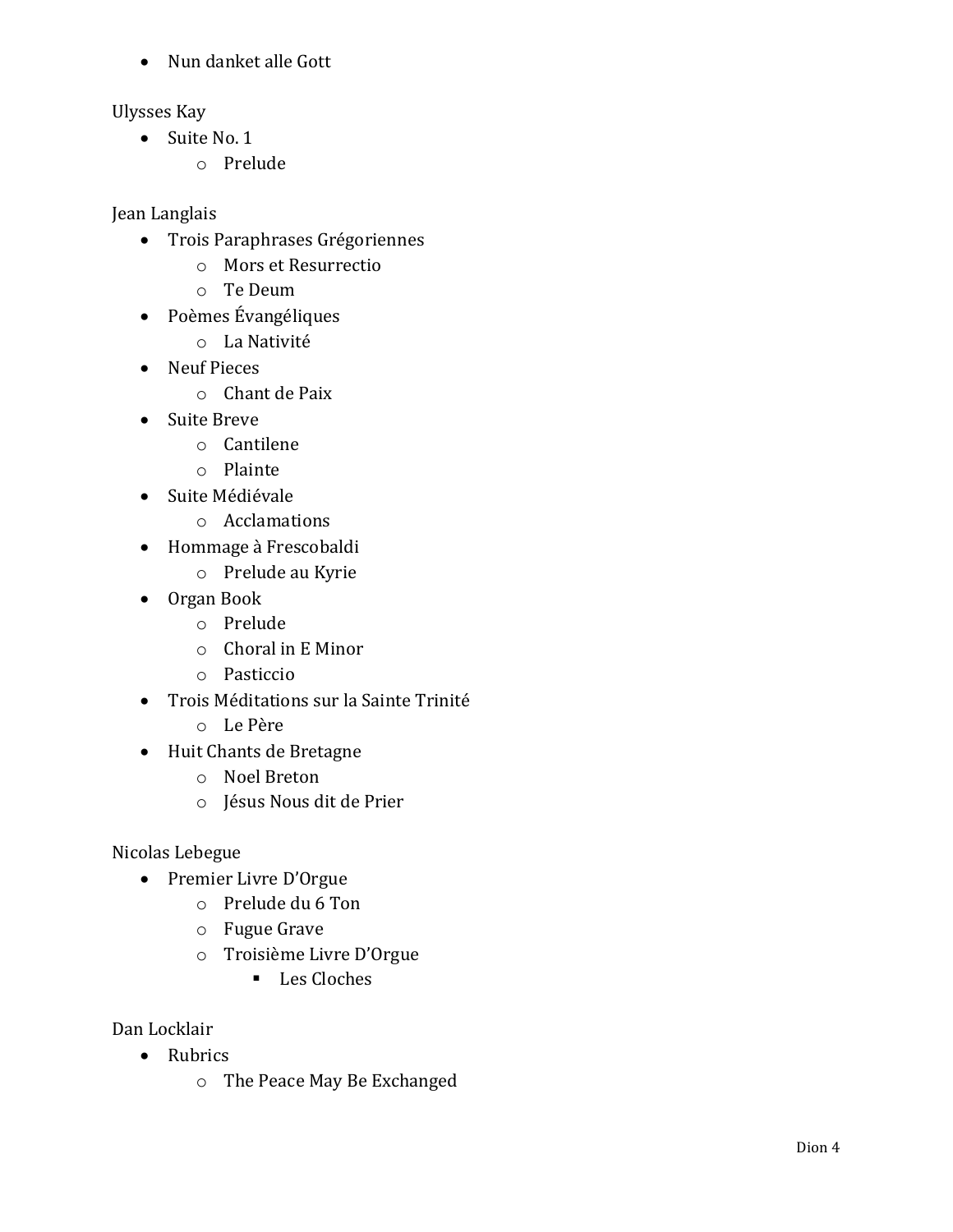#### J.N. Lemmens

• Fanfare

Vincent Lübeck

• Praeludium ex C

Louis Marchand

- Pièces Choisies Pour L'Orgue
	- o Plein Jeu
- Troisième Livre D'Orgue
	- o Dialogue

Felix Mendelssohn

- Sonata No. 2 in c minor, Op. 65
	- o Grave
	- o Adagio
	- o Allegro maestoso e vivace
	- o Fuga: Allegro moderato
- Sonata No. in Bb Major, Op.
	- o Andante Religioso

Oliver Messiaen

- Le Banquet Celeste
- Apparition de l'Eglise Eternelle
- Livre du Saint Sacrement
	- o Institution de l'Eucharistie
	- o La Résurrection du Christ

Georg Muffat

- Apparatus musico-organisticus
	- o Toccata prima

Johann Pachelbel

• Toccata ex E

Gabriel Pierne

- Trois Pieces
	- o Prelude
	- o Cantilene
	- o Scherzando de Concert

Charles Piroye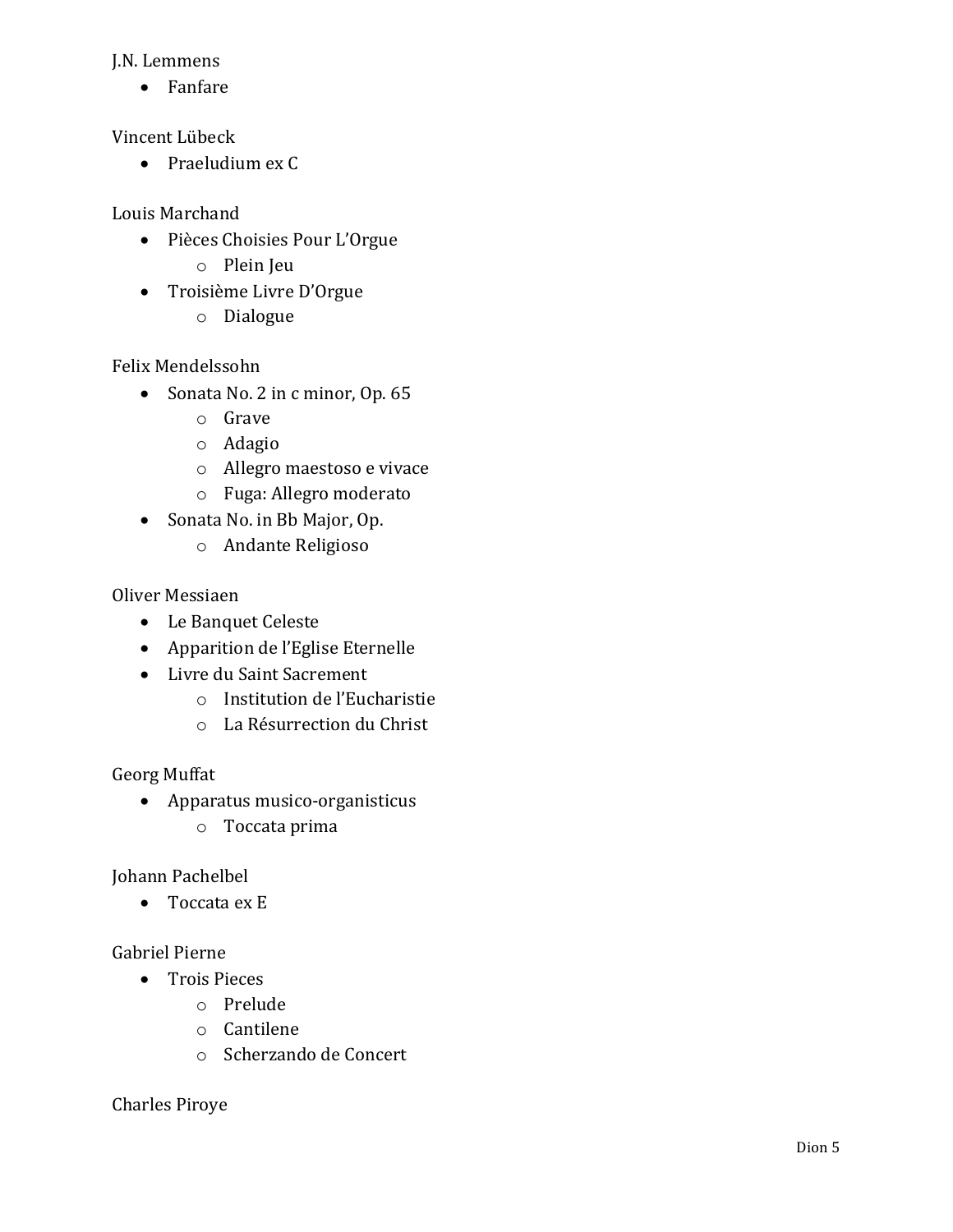• La Beatitude

Hieronymus Praetorius

• Magnificat Primi Toni

Florence Price

- Suite
	- o Air

Max Reger

- Orgelstücke, Op. 59
	- o Toccata
	- o Fugue

Robertsbridge Codex

• Estampie, Retrove

Heinrich Scheidemann

• Benedicam Domino (intabulation)

William Grant Still

• Elegy

George Thalben-Ball

• Elegy

Franz Tunder

• Praeludium in F

Louis Vierne

- Symphonie No. 3 in F-sharp Minor
	- o Adagio
	- o Final
- Pièces de Fantaisie
	- o Clair de lune
	- o Carillon de Westminster
- Pieces en Style Libre
	- Preambule
	- Berceuse

David Ashley White

• Sarabande